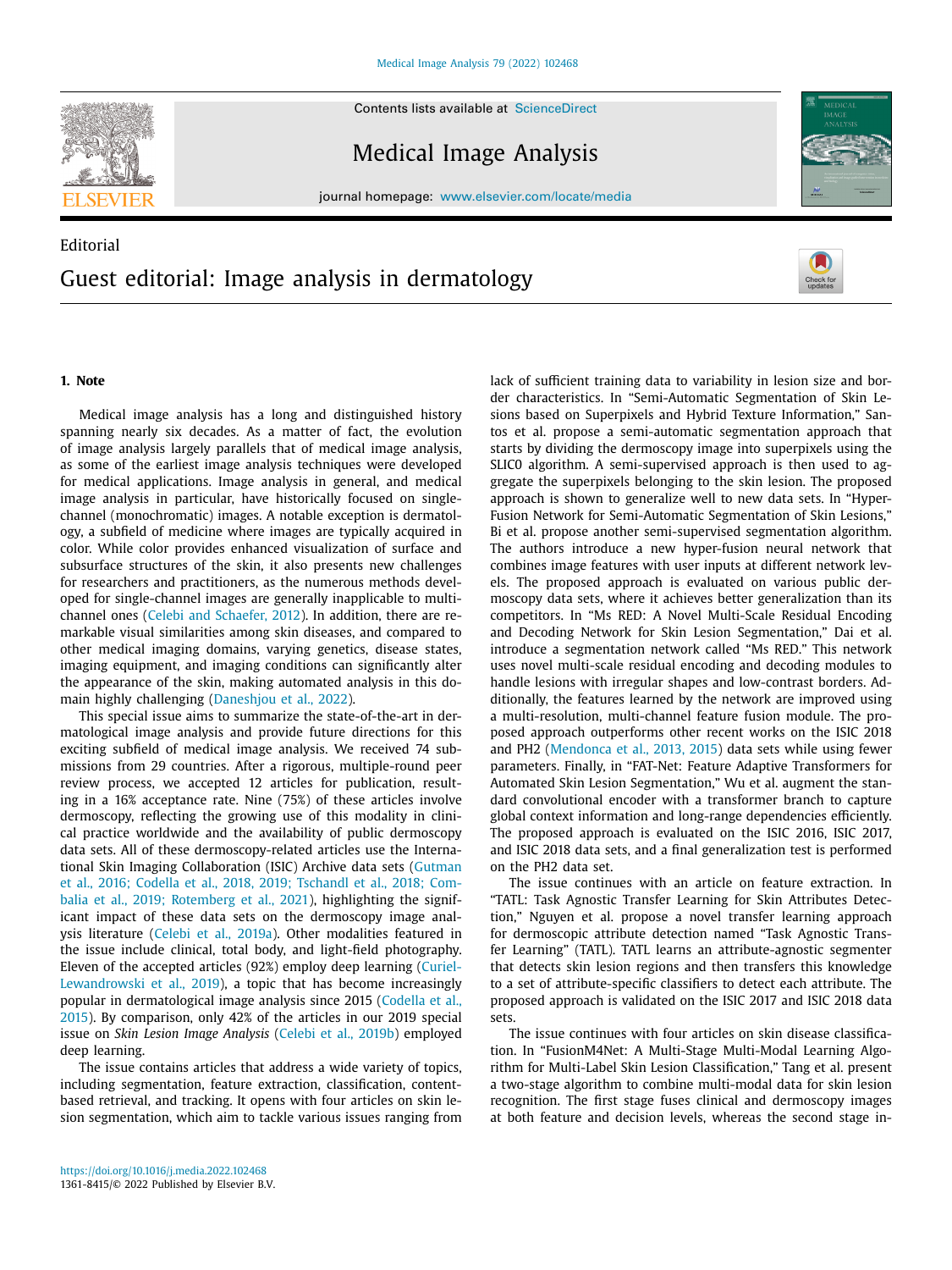<span id="page-1-0"></span>tegrates information from image-modality and patients metadata. The final diagnosis is formed by fusing the predictions from the first and second stages. In "Melanoma Classification Using Light-Fields with Morlet Scattering Transform and CNN: Surface Depth as a Valuable Tool to Increase Detection Rate," Pereira et al. propose to utilize a third dimension (depth) that characterizes the skin surface rugosity, available in light-field images, to enhance melanoma detection beyond the 2D imaging characteristics. A processing pipeline is deployed using a Morlet scattering transform and a convolutional neural network (CNN) model, allowing comparisons between using only 2D information, only 3D information, and both. In "Does Your Dermatology Classifier Know What It Does not Know? Detecting the Long-Tail of Unseen Conditions," Roy and Ren describe their approach for detecting infrequent outlier conditions, which are individually too infrequent for per-condition classification, but collectively common and therefore are clinically significant in aggregate. This task is framed as a near out-ofdistribution detection problem, where a novel hierarchical outlier detection loss is introduced to distinguish inlier and outlier classes at different granularity. It further uses a diverse ensemble with different representation learning and objectives for improved performance. Finally, in "Analysis of the ISIC Image Datasets: Usage, Benchmarks and Recommendations," Cassidy et al. perform an indepth analysis of the ISIC data sets. In addition to providing a comprehensive overview of the data sets regarding composition, the authors identify existing issues, especially undetected duplicates. Furthermore, they provide a reusable duplicate removal strategy to avoid biases in future studies, with a public code repository enabling reproduction of their results.

The issue continues with an article that tackles both segmentation and classification. In "Fully Transformer Network for Skin Lesion Analysis," He et al. propose a Fully Transformer Network (FTN) consisting of Sliding Window Tokenization (SWT) and Spatial Pyramid Transformer (SPT) for skin lesion segmentation and classification. SWT extracts feature pyramids, while SPT implements selfattention on downsampled features. In addition, the authors propose a transformer decoder, which can efficiently aggregate the hierarchical features extracted by the FTN. The proposed network is validated on the ISIC 2018 data set.

The issue continues with an article on content-based retrieval. In "Dermoscopic Image Retrieval Based on Rotation-Invariance Deep Hashing," Zhang et al. propose a CNN for retrieving dermoscopy images. The authors present an attention module focused on relevant image content, called "Hybrid Dilated Convolutional Spatial Attention." In addition, a specialized Cauchy rotation invariance loss is used to create invariance to the orientation of lesions in images.

An article on tracking completes the issue. In "Skin3D: Detection and Longitudinal Tracking of Pigmented Skin Lesions in 3D Total-Body Textured Meshes," Zhao et al. propose a novel approach to detect and track skin lesions across 3D total-body textured meshes, where the colors on the surface of the subject are unwrapped to obtain a 2D texture image, a Faster R-CNN model detects the lesions on this texture image, and the detected lesions are mapped back to 3D coordinates. The detected lesions are tracked in 3D across pairs of meshes of the same subject using an optimization method that relies on deep learningbased anatomical correspondences and the geodesic distances between the lesions. The proposed approach is evaluated on 3DBody-Tex, a public data set composed of 3D scans from 200 human subjects.

The guest editors hope that this special issue will demonstrate the significant progress in dermatological image analysis since the publication of the last special issue in this field in 2019 (Celebi et al., 2019b). We also hope that the developments reported in this issue will motivate further research in this field.

## **Declaration of Competing Interest**

The authors declare that they have no known competing financial interests or personal relationships that could have appeared to influence the work reported in this paper.

### **Acknowledgments**

The guest editors thank all those who helped make this special issue possible, especially the editors-in-chief, editorial staff, and the authors and reviewers of the contributions. Dr. Celebis work was partially supported by the National Science Foundation under Award No. OIA-1946391. Any opinions, findings, and conclusions or recommendations expressed in this material are those of the authors and do not necessarily reflect the views of the National Science Foundation. Dr. Barata was supported by the FCT project and multi-year funding [CEECIND/00326/2017] and LARSyS - FCT Plurianual funding 2020–2023. Dr. Tschandl reports fees from Silverchair, grants from MetaOptima Technology Inc. and Lilly, and speaker honoraria from Lilly, FotoFinder and Novartis, all outside the submitted work.

M. Emre Celebi∗

*Department of Computer Science and Engineering, University of Central Arkansas, 201 Donaghey Ave., Conway, AR 72035, USA*

Catarina Barata

*Institute for Systems and Robotics, University of Lisbon, Av. Rovisco Pais 1 Torre Norte, Lisbon 1049-001, Portugal*

Allan Halpern

*Dermatology Service, Memorial Sloan Kettering Cancer Center, 1275 York Ave., New York City, NY 10065, USA*

Philipp Tschandl

*Department of Dermatology, Medical University of Vienna, Spitalgasse 23, Vienna 1090, Austria*

Marc Combalia

*Hospital Clinic of Barcelona, C. de Villarroel 170, Barcelona 08036, Spain*

Yuan Liu

*Google Health, 3400 Hillview Ave., Palo Alto, CA 94304, USA*

∗Corresponding author. *E-mail address:* ecelebi@uca.edu (M.E. Celebi)

### **References**

- Celebi, M.E., Codella, N., Halpern, A., 2019. Dermoscopy image analysis: overview and future directions. IEEE J. Biomed. Health Inform. 23, 474–478. doi:10.1109/ JBHI.2019.2895803.
- Celebi, M.E., Codella, N., Halpern, A., Shen, D., 2019. Guest editorial: skin lesion image analysis for melanoma detection. IEEE J. Biomed. Health Inform. 23, 479– 480. doi:10.1109/JBHI.2019.2897338.
- Celebi, M. E., Schaefer, G. (Eds.), 2012. Color Medical Image Analysis, Springer.
- Codella, N., Cai, J., Abedini, M., Garnavi, R., Halpern, A., Smith, J. R., 2015. Deep learning, sparse coding, and SVM for melanoma recognition in dermoscopy images. In: Proceedings of the International Workshop on Machine Learning in
- Medical Imaging, pp. 118–126. Codella, N., Rotemberg, V., Tschandl, P., Celebi, M. E., Dusza, S., Gutman, D., Helba, B., Kalloo, A., Liopyris, K., Marchetti, M., Kittler, H., Halpern, A., 2019. Skin lesion analysis toward melanoma detection 2018: a challenge hosted by the international skin imaging collaboration (ISIC). https://arxiv.org/abs/1902.03368.
- Codella, N. C. F., Gutman, D., Celebi, M. E., Helba, B., Marchetti, M. A., Dusza, S. W., Kalloo, A., Liopyris, K., Mishra, N., Kittler, H., Halpern, A., 2018. Skin lesion analysis toward melanoma detection: a challenge at the 2017 international symposium on biomedical imaging (ISBI), hosted by the international skin imaging collaboration (ISIC). In: Proceedings of the IEEE International Symposium on Biomedical Imaging (ISBI 2018), pp. 168–172.